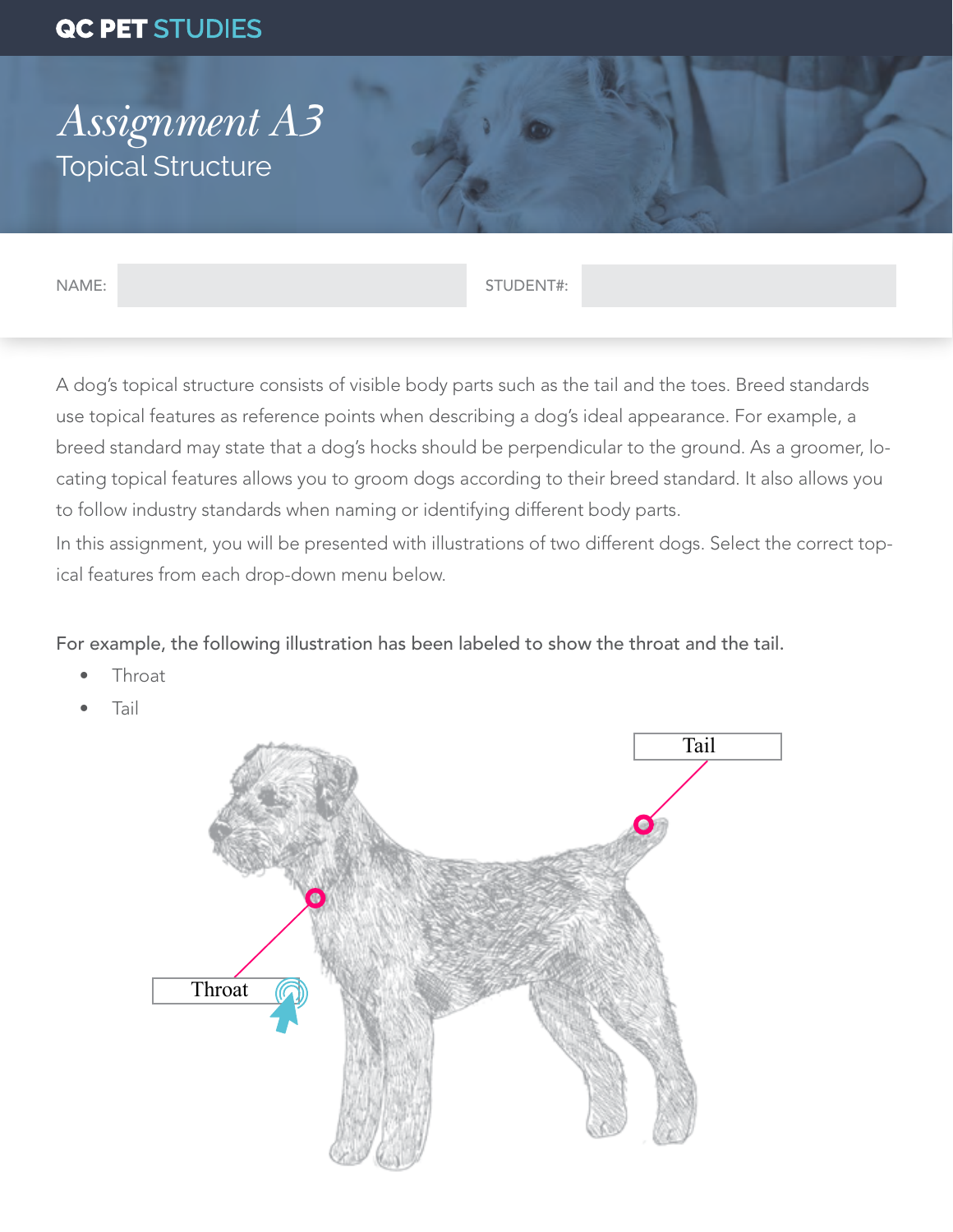Illustration #1. Label the following topical features:

- Hock
- Rear pastern
- Stifle
- Withers
- Point of shoulder